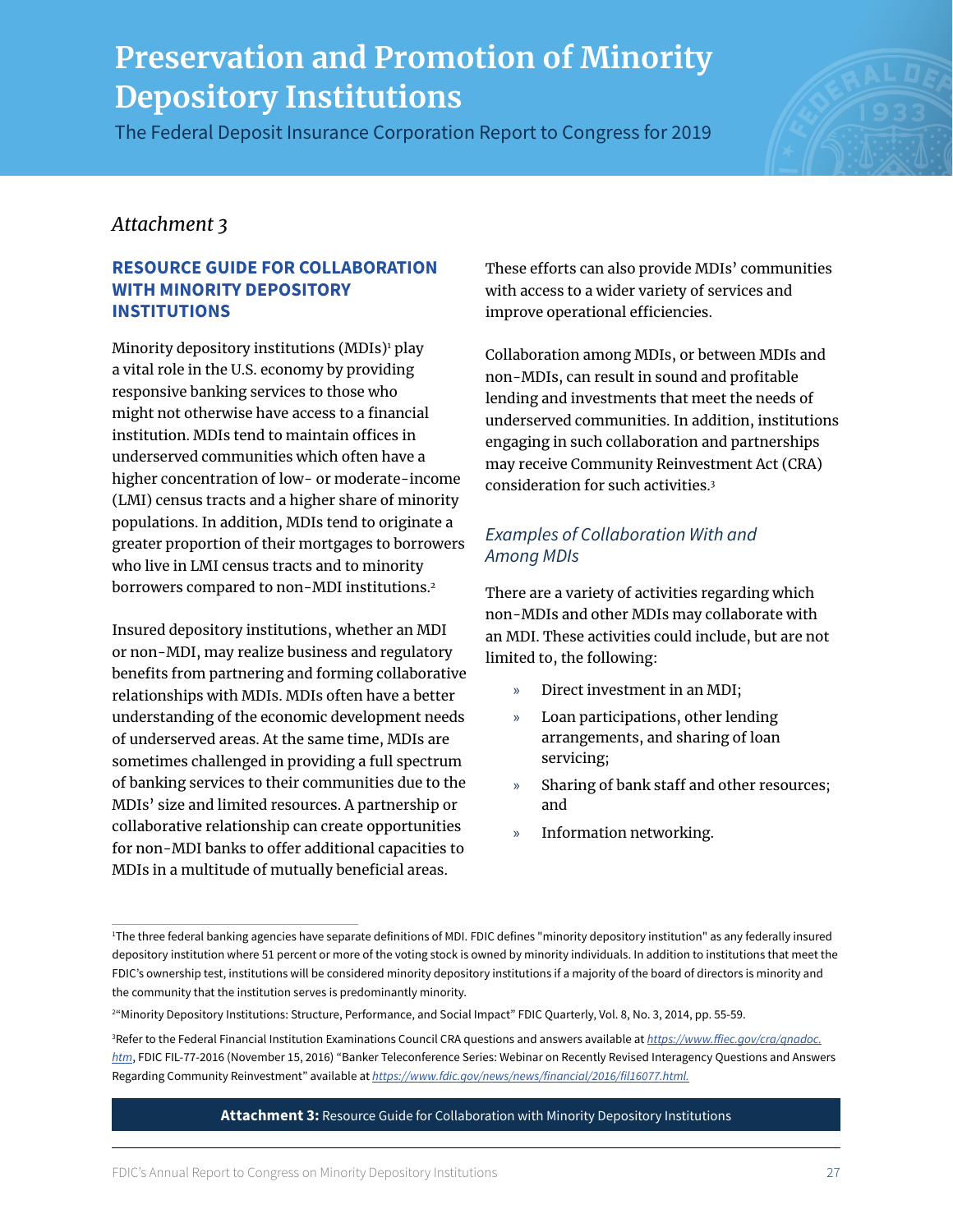The Federal Deposit Insurance Corporation Report to Congress for 2019

#### *Direct Investment in an MDI*

Non-MDIs or other MDIs may place deposits directly with an MDI, make a direct capital investment in an MDI, or participate in a fund that makes direct investments in an MDI.

#### *Loan Participations, Other Lending Arrangements, and Sharing of Loan Servicing4*

MDIs can collaborate with other MDIs or non-MDIs through loan participations. This collaboration or partnership allows for larger loan transactions, originated either by the MDI or the other participating non-MDIs. In addition, this collaboration can allow for the MDIs to access special resources and unique skill sets of other financial institutions. Further, these transactions can provide opportunities for diversifying the loan portfolio, enhancing liquidity and interest rate risk management, and serving the credit needs of a wider range of customers.

MDIs may form a partnership, such as through a lending consortium, or form a Community Development Financial Institution (CDFI)<sup>5</sup>, a loan fund, or other entity that provides mortgages to members of the MDIs' communities. In some circumstances, a group of financial institutions may be allowed to acquire interests in a special

purpose entity (SPE), such as a limited liability corporation, established specifically to manage and dispose of troubled loans or other real estate owned. Each financial institution is a member/ owner of the SPE, holding an interest equivalent to the value of the assets it conveyed to the SPE. They also retain control over the assets and maintain the same level of risk as before the exchange. However, by pooling troubled assets, such SPEs may reduce maintenance costs through economies of scale and make bulk sales of troubled assets more feasible.

### *Sharing of Bank Staff and Other Resources6*

Several larger financial institutions have forged partnerships with smaller MDIs so that automated teller machine fees are waived for customers of the MDI, thereby increasing access to the MDI customers' funds. Other collaborations may include the sharing of specialized staff members, teams, or consultants to assist with back-office operations requiring special skill sets, such as internal audit, asset valuations, or managing problem assets.

6 Ibid.

<sup>4</sup> See FDIC FIL-44-2008, Guidance for Managing Third-Party Risk (June 6, 2008), available at *[https://fdic.gov/news/news/financial/2008/fil08044.](https://fdic.gov/news/news/financial/2008/fil08044.html) [html](https://fdic.gov/news/news/financial/2008/fil08044.html);* FDIC FIL-49-2015, Advisory on Effective Risk Management Practices for Purchased Loans and Purchased Loan Participations (November 6, 2015), available at *[https://www.fdic.gov/news/news/financial/2015/fil15049.html;](https://www.fdic.gov/news/news/financial/2015/fil15049.html)* and refer to the FDIC website "Regulatory Guidance: Risk Management Supervision Outsourcing and Third-Party Providers (Vendor Management)" at *[https://www.fdic.gov/regulations/resources/](https://www.fdic.gov/regulations/resources/director/risk/it-tpp.html) [director/risk/it-tpp.html](https://www.fdic.gov/regulations/resources/director/risk/it-tpp.html).*

<sup>5</sup> A CDFI is an institution that provides credit and financial services to underserved markets and populations. CDFIs can be banks, credit unions, loan funds, microloan funds, or venture capital providers.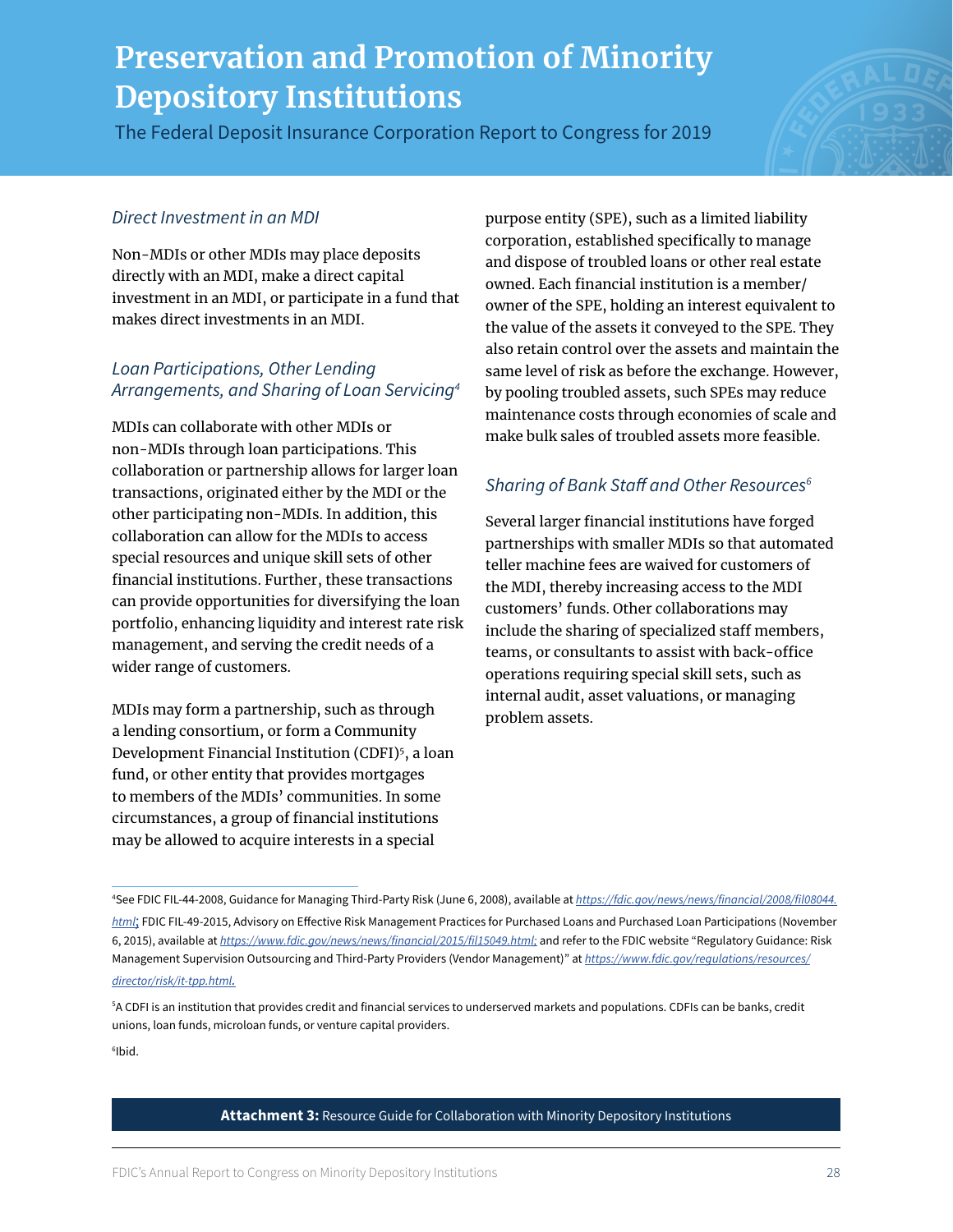The Federal Deposit Insurance Corporation Report to Congress for 2019

#### *Information Networking*

Trade associations that focus on unbanked and under-banked consumers provide training and information on the availability of MDI investment opportunities. MDIs participate in these types of trade organizations, which provide a forum for their members to exchange ideas, address issues of common concern, enhance understanding and compliance with new regulations, promote community outreach, and educate investors of opportunities.

### *Benefits of Community Banks Partnering With MDIs*

Community banks in particular can benefit from partnerships with MDIs for strategic business purposes, including the ability to:

- » Serve bank customers that neither institution could serve alone;
- » Reduce operating and compliance costs by sharing back-office operations and specialized expertise; and
- » Jointly purchase goods and services at reduced costs.

By collaborating with each other or with non-MDI banks, institutions may be able to achieve a variety of benefits, including increasing the ability to acquire and support current technology, conserving capital for other strategic business opportunities, and, more generally, improving the quality and reducing the costs of products and services.

### *Opportunities for CRA Consideration*

In general, all financial institutions will receive consideration for activities that benefit geographies or individuals located within their geographically designated assessment area(s), or somewhere within a broader statewide or regional area that includes the institution's assessment area(s) even if they will not benefit the institution's assessment area(s), as long as the institution has been responsive to community development needs and opportunities in its assessment area(s). This is available whether partnering with an MDI or not, and is also available to partnerships between MDIs. If a non-minority owned institution wishes to reach beyond these geographic restrictions, additional CRA-eligible opportunities exist when financial institutions partner with minority or women-owned financial institutions or low-income credit unions (MWLI).7 The activities do not need to benefit the nonminority owned financial institution's assessment area(s); however, they must help meet the credit needs of the local communities in which the MWLI is chartered.

Examples of activities with MWLIs that may receive consideration when financial institutions reach beyond the normal geographic restrictions listed above are:

- » Making a deposit or capital investment in the MWLI;
- » Purchasing or selling a participation in a loan in the MWLI's market area;

<sup>7</sup> The CRA statute and regulation uses the phrase "minority- or women-owned financial institutions and low-income credit unions." 12 U.S.C. 2903(b); 12 CFR 345.21(f).

<sup>8</sup> "Community Reinvestment Act; Interagency Questions and Answers Regarding Community Reinvestment" (Questions and Answers), 81 Fed. Reg. 48506, 48535-36, Q&A\_\_.21(f)–1 (July 25, 2016).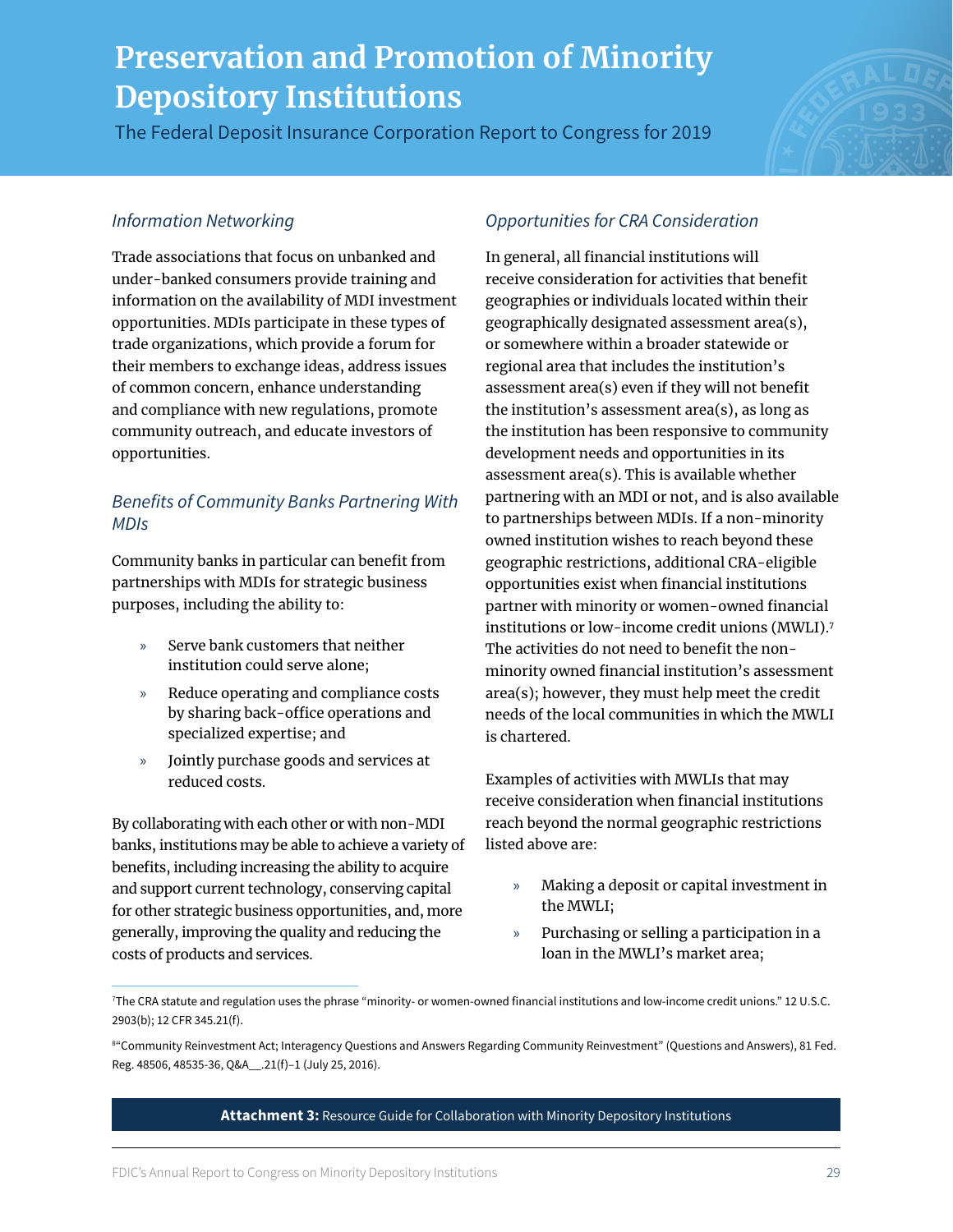The Federal Deposit Insurance Corporation Report to Congress for 2019

- » Loaning an officer or providing other technical expertise to help an MWLI improve its lending policies and practices; and
- » Providing free or discounted data processing systems or office facilities to help an MWLI serve its customers.<sup>8</sup>

Further, the CRA statute specifically provides that the regulators can consider in any CRA evaluation the amount of a contribution, or loss incurred, by any financial institution that donates, sells on favorable terms, or makes available on a rent-free basis to any MDI one of its branches located in a predominantly minority neighborhood.9 In this case, the statute refers to "minority depository institutions," but the definition is narrower than the definitions generally used by the banking regulators. To be considered a minority depository institution for purposes of this provision, more than 50 percent of the ownership or control of the institution must be held by one or more minority individuals and more than 50 percent of the net profit or loss must accrue to one or more minority individuals.

### *Community Development Lending*

Financial institutions may receive CRA consideration for loans made directly to an MWLI that primarily lends or facilitates lending to promote community development.<sup>10</sup> Additionally, they may also receive CRA consideration by

purchasing a participation in a community development loan made by an MWLI. Loan participations can allow financial institutions to originate larger loans because other banks agree to purchase participations in these loan transactions. Alternatively, an MWLI could receive CRA consideration for purchasing a participation in a larger community development loan made by another institution, if they lack the size or expertise to originate such a loan. Geographic restrictions discussed earlier would apply in both scenarios.

#### *Investments in MWLIs*

Consideration is also given for "qualified investments" in an MWLI that has a primary purpose of community development, provided geographic requirements are met.<sup>11</sup>

In addition, consideration is given when providing grants that allow MWLIs to undertake community development activities, such as financial counseling or financial literacy training targeted to LMI individuals.

#### *Community Development Services Provided to MWLIs*

Financial institutions may receive CRA consideration for providing technical assistance or other community development services to MWLIs that have a primary purpose of community development and meet the geographic restrictions discussed above.

 $12$ See Questions and Answers, 81 Fed. Reg. 48530-31, Q&A \_\_.12(i) - 3.

<sup>9</sup> Refer to 12 USC §2907(a).

 $10$  See Questions and Answers, 81 Fed. Reg. 48528-29, Q&A \_\_.12(h) - 1.

<sup>11</sup>See Questions and Answers, 81 Fed. Reg. 48532- 33, Q&A \_\_.12(t) – 4. Any investment by a bank must comply with all relevant laws related to such investments.